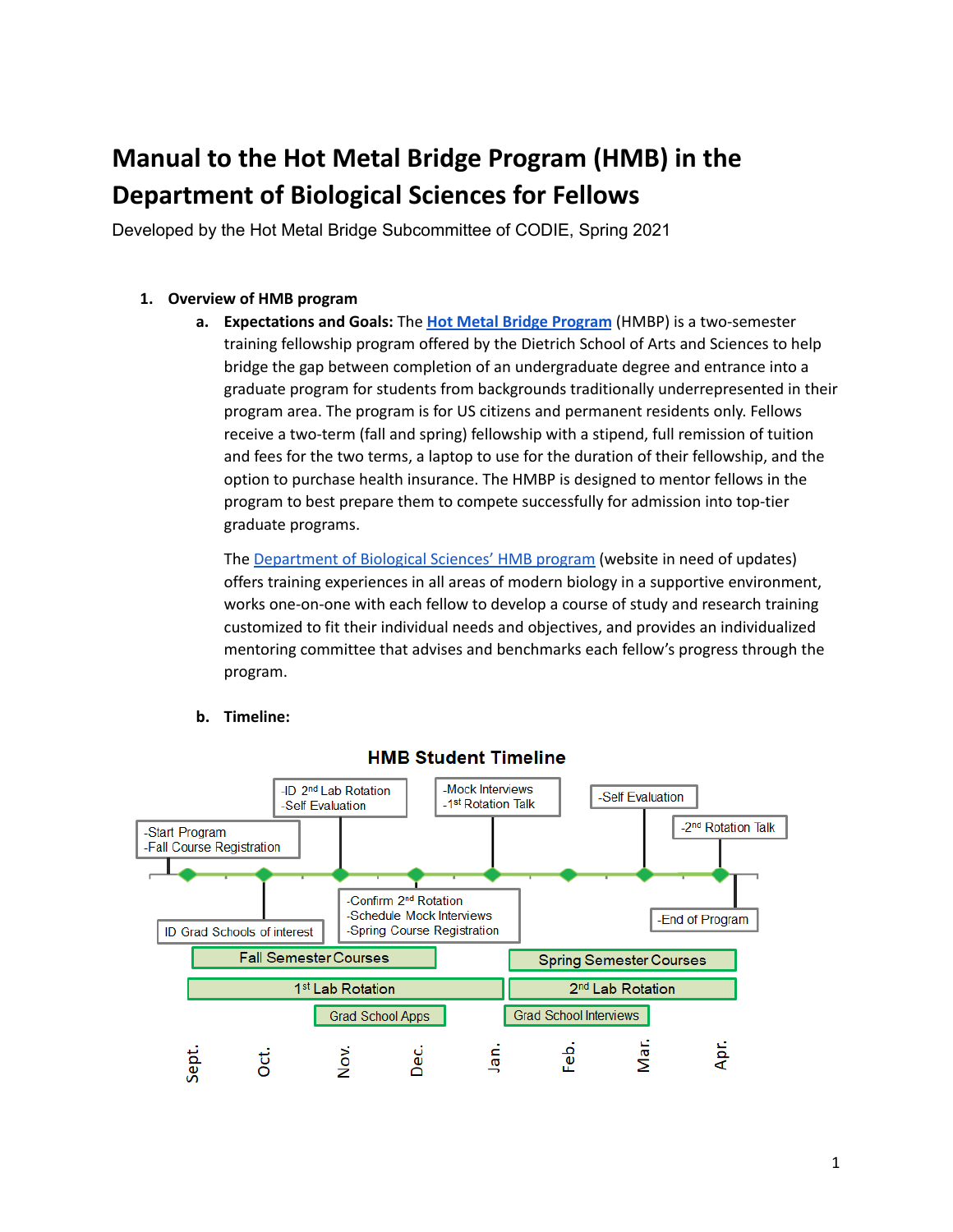## **2. Lab Rotations**

- **a. Purpose/Goals:** You will complete two research rotations in two different labs within the department, which will be chosen based on your scientific interests. During these rotations, you will take on the role of an active lab member by conducting a research project, attending lab meetings, and gaining mentorship from the PI and senior lab mates. These experiences should help refine your research interests and provide you with the practical skills necessary for graduate-level research.
- **b. Length of Rotation:** Each Rotation is a semester long, and occurs during the fall and spring terms. During each rotation, you will assume the role of a lab citizen. The extent of your responsibilities is determined by your PI, and may include a variety of responsibilities (such as attending lab meetings, journal clubs, reading primary literature, learning new lab skills, etc.) . However, these duties will be weighted to allow you to successfully balance your classes and research responsibilities while you gain an understanding of conducting research and being a productive lab member in your rotation lab (e.g., will I need to be in the lab on weekends? On holidays? When can I take a vacation?).
- **c. How to Choose Rotation Labs:** Choosing a lab for rotation is a tough choice, and should not be taken lightly. Although priorities for choosing a rotation lab may differ from person to person, it is recommended to consider the following: What are your research interests? Does the lab in question align with those interests in some way? Are there any research skills or techniques that would be valuable for you to learn that this lab does? What do current or past lab members say about working with the PI of the lab? Before contacting a PI about a rotation, read their biography and recent publications on the department website to get a grasp of their research interests. When meeting with a PI, ask them about their current/ongoing research projects to determine if any suit your interests. It is equally important to ask about their expectations for lab members with regards to work hours, shared lab responsibilities, lab culture, etc.. Ask current or past lab members these questions as well. Performing research in a lab is not always a linear process. Setbacks will happen, and so joining a lab environment that promotes work-life balance is a too often undervalued factor.
- **d. Rotation Talks:** You will give two rotation talks to the department over the course of the program, one in February following your first rotation, and one in April following your second rotation. Your presentation will be given alongside first year graduate students in the department, who will also share research from their rotation lab. It is important to note that because the talks are aligned with the schedules of first year graduate students, your first rotation talk occurs ~1 month after the first rotation ends. These talks are your opportunity to share the awesome science you completed with your peers and mentors, while helping you gain formal presentation experience. Talks are ~15 minutes and include introductory material, methods, actual or expected results, data interpretation/conclusions, and future directions. Additionally, you will have the opportunity to answer questions about your research from members of the department.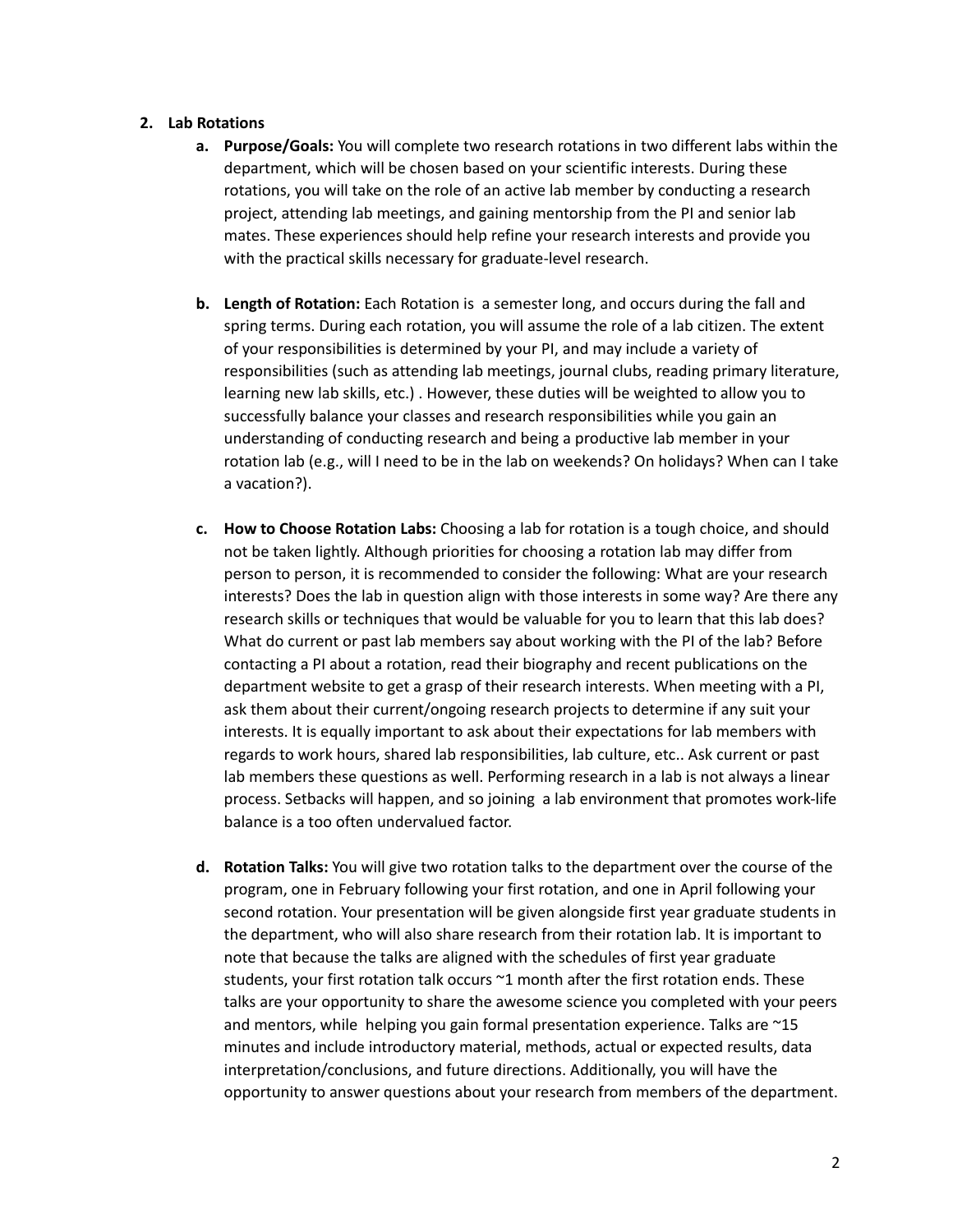Prior to the formal presentation, you will be able to practice your talk in front of your committee and rotation lab to get constructive feedback.

**e. Evaluation:** At the end of your rotation, you will have a chance to reflect on what you've learned, what went well, and what could have been improved. Specifically, you will complete a self-evaluation form to assess your overall strengths and weaknesses in both research skills and general interactions with other lab members. Your rotation advisor will also complete this evaluation. This time is also a good opportunity to reflect on what you've learned about yourself, and your needs from a graduate school lab, regardless of what program you end up in. Some things to think about include: Have your research interests changed since the beginning of the rotation, and if so, how? Did the PI's mentoring style work for you, and what might work better? Were you able to cultivate a healthy work-life balance during your rotation?

## **3. Courses for HMB students**

- **a. How to register:** Per the requirements of the HMB program, you are required to take at least 9 credit hours per term to be considered a full time student. Your research rotation covers up to 6 credit hours per term, and the rest is filled with courses. To register for courses, you will need to contact the department Graduate Administrator. You should receive an email from the Graduate Administrator with the list of available courses for the coming terms 4-6 weeks prior to the registration date for each term. You are required to take specific courses as part of the HMB program requirements, but you are able to fill your other required credit hours with electives of your choice, as discussed below. You will email the Graduate Administrator with the courses you would like to take before the registration date and he/she will do the registration. There is an approximately one month long period following the registration date where you can make changes to your course schedule without paying a fine. However, if you make changes after this deadline, you will have to pay a \$7 fee per course change, including adding or dropping. Importantly, the credit hours of these courses are tuition free as part of your HMB fellowship!
- **b. Required courses:** For the Fall and Spring terms, the required courses that will fill up the majority of your minimum 9 credit hours will be Research Rotation (BIOSC 2025, 1-6 credits), Departmental Seminar (BIOSC 2960, 1 credit), Student Research Seminar (MCDB or EEB, BIOSC 2050, 1 credit) and Introduction to Graduate School (BIOSC 2950, 1 credit). The Graduate Administrator will automatically register you for these courses, but you will need to check with him/her, and discuss with your mentoring committee, how many additional credit hours you need to reach at least 9 credit hours but no more than 12 per term.
- **c. How to pick courses to fill your remaining credit hours:** The potential courses for you will be in the list of available departmental courses you receive from the Graduate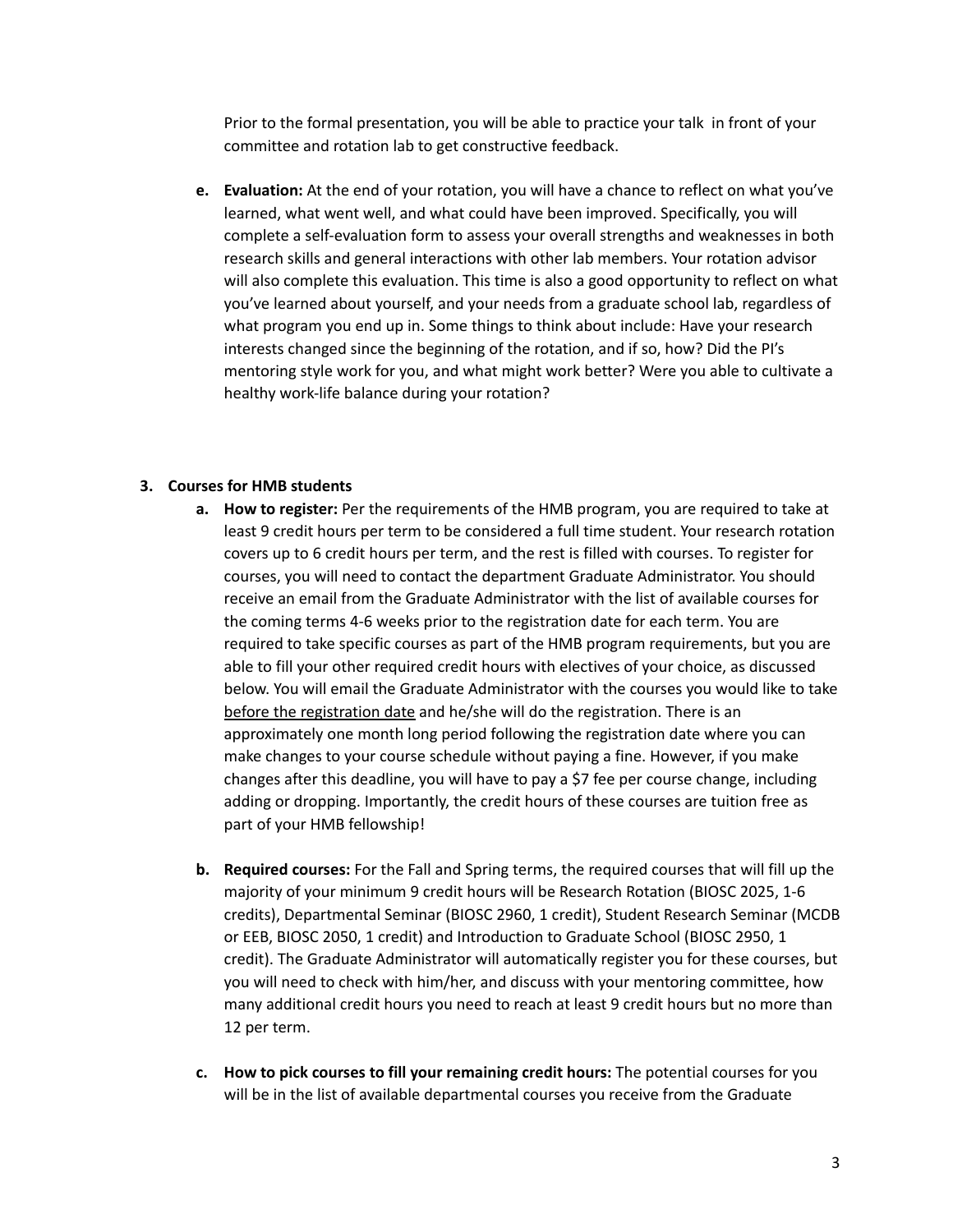Administrator, and these change from year to year. Courses spanning a wide range of topics are available, covering different aspects of ecological, evolutionary, molecular, or cellular biology. It is highly recommended that you take courses that are related to the fields of research you are considering for graduate school. Other courses, such as those related to scientific ethics or posters/presentations, will be excellent preparation for graduate school as well. If you have questions about specific courses, ask more senior graduate students about their impressions of each course, ask your mentoring committee, or contact the course instructors. Graduate courses offered outside of the department or undergraduate courses from within the department can be taken, but in these cases registration requires permission from the department head. A list of pre-approved out-of-department and undergraduate courses can be obtained from the Graduate Administrator. If you find a course that piques your interest but is not on the pre-approved list of courses, you have two options: petition the department head to get the course approved or audit the course. Discuss courses like this with your committee before seeking the approval of the Graduate Administrator and department head. To audit a course means to sit in and participate but not receive a grade or credits. This can be an option that allows you to gain experience and participate at your own pace or as your time allows. However, any audited courses will not show up on your transcripts.

#### **4. Mentoring committee**

- a. **Purpose of Committee**: You will be given a 3-faculty member committee who will meet with you monthly. The purpose of this committee is to help you succeed by providing mentorship and guidance through various aspects of the student experience. The committee will not be composed of your lab PI or course instructors, which means they are not evaluating you in any way. The committee members will help guide you through the 8-month program and help with your next steps. Feel free to contact your committee members at any time, with questions regarding your courses, lab, grad school applications, or anything else.
- b. **Monthly meetings**: You will meet with the committee at least once per month. In every meeting, you should discuss with your committee how your classwork and lab rotation are both going. If you are having any issues, you should tell your committee so they can help you resolve these issues. Prior to each meeting, you should do a self [reflection](https://docs.google.com/document/d/1Dv0yvV38ToNT4tbj9_rrzaljmQspRXma38hTLByedEA/edit) to help prompt conversation. You do not have to share written responses with the committee, but are welcome to if you would like. Each meeting has specific goals, which are detailed here:

**1. End of August/early September:** This is a welcome meeting where you will meet your committee members and get to know each other.

**2. September:** In this meeting, the committee will ask you to start thinking about what graduate programs you are considering.

**3. October:** During this meeting you will discuss which graduate programs you are planning to apply to. Your committee may have advice on other programs to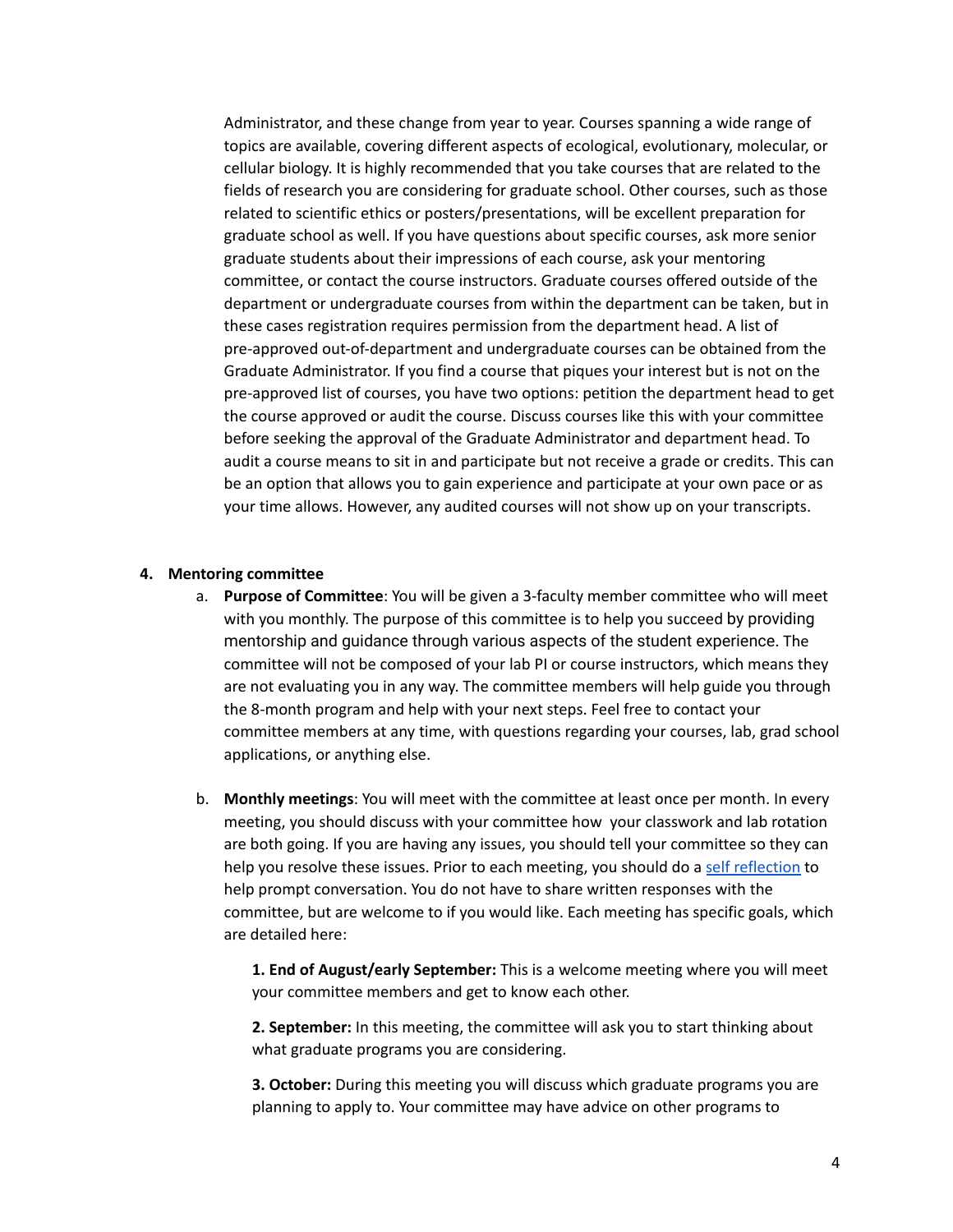consider, or have advice on the programs you have identified. Also, in this meeting you should start to discuss potential labs for your second rotation.

**4. November:** The focus of this meeting will be to discuss your graduate program applications. Outside of the meeting (either before or after this meeting) you should share your application package with the committee members so they can provide feedback. Feel free to send them multiple copies for additional feedback. Also, you should inform the committee of which lab(s) you are most interested in rotating next, and the committee chair will help you arrange your next rotation.

**5. December:** During this meeting, you will discuss wrapping up the rotation. You will also discuss good interview tips.

**6. January:** During this meeting, you should tell the committee how you are settling into your new lab and new classes. If you are having any issues, you should tell your committee so they can help you resolve these issues. Also, outside of this meeting you should have one-on-one interviews with all or some of the committee members to prepare for upcoming graduate school interviews. Finally, during this meeting you should give a practice rotation talk in preparation for the rotation talk you will give on your work in Rotation 1 in February.

**7. February:** During this meeting, you should update the committee on how your interviews are going, if applicable. If you would like more feedback on interview tips, let your committee know. In addition, you should update the committee on how your courses and second rotation are going.

**8. March:** During this meeting you should give your practice rotation talk over the work you completed during your second rotation. The final rotation talk will take place in April. In addition, you should tell the committee how your courses and rotation are going.

**9. April:** This will be your final meeting. You should discuss wrapping up in the program with the committee and let them know what your plans are moving forward. You are encouraged to stay in contact with your committee members and other members of the department even after finishing the program.

#### **5. Peer Mentor: Role and Plans**

- a. **Who They Are:** You will be mentored by the Ivy McManus fellow, a graduate student chosen for their commitment to support inclusion, diversity and equity in the Department of Biological Sciences. They will welcome you into the graduate student community and encourage open, casual discussions about anything from graduate student life to graduate school applications. In the past, fellows have planned info panels and casual get-togethers with other graduate students.
- **b. Why Have One:** Your graduate student mentor is an additional layer of support for you in this program. Because they have experience in the department and are your peer,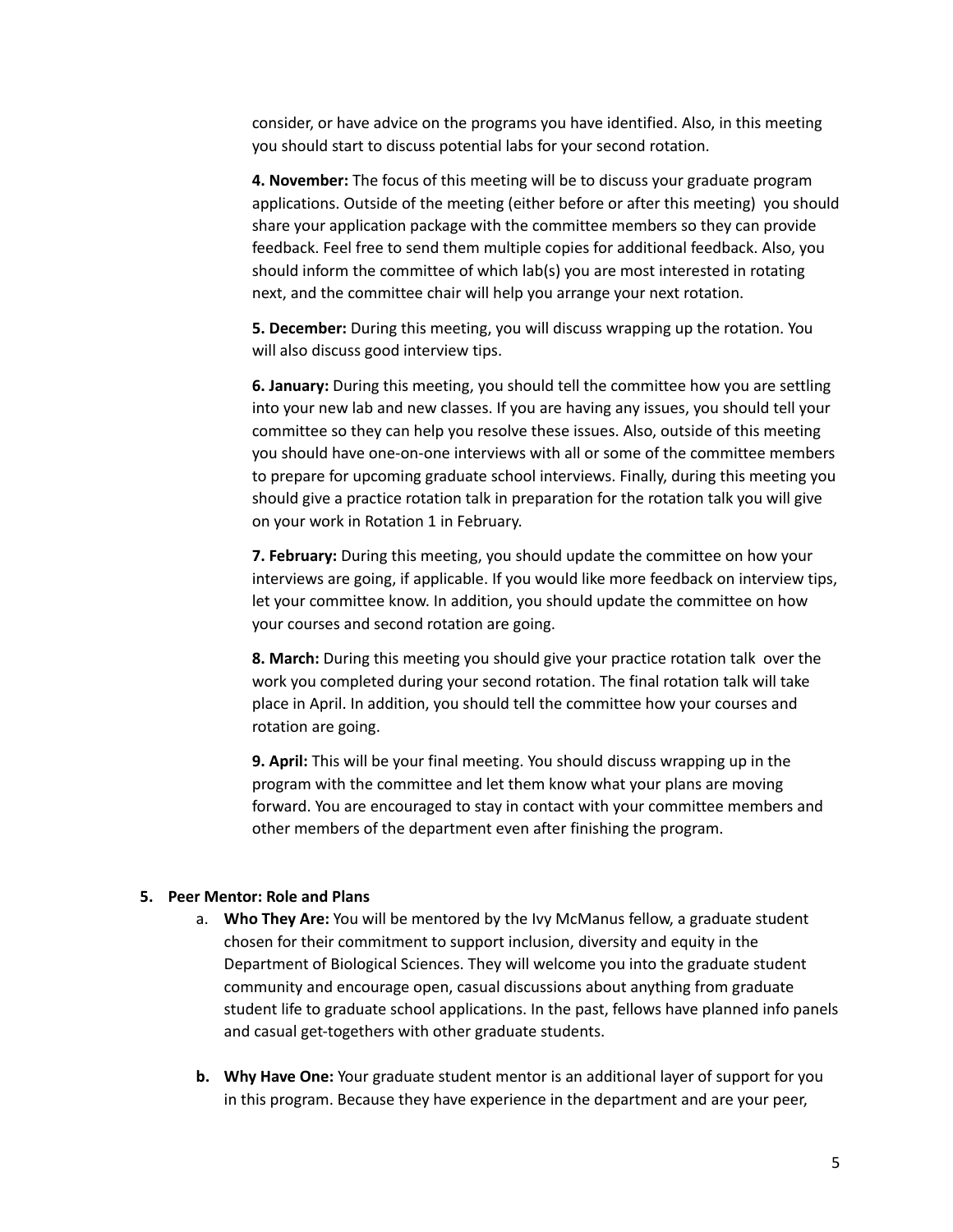they can provide a different perspective from your faculty mentoring committee. Feel free to contact your student mentor at any time throughout your HMB experience.

**c. Responsibilities:** Your graduate student mentor is responsible for checking in with you weekly. During pre-COVID times, this would often come in the form of coffee, lunch, or dinner breaks. Your graduate student mentor is also responsible for scheduling your monthly mentoring committee meetings. They may attend your monthly mentoring committee meetings to support you at your discretion.

#### **6. Applying to Grad school**

- **a. Ecology and Evolution vs Molecular/Cellular Type Programs:** Every graduate program you may be interested in applying to will likely have a different configuration, and it is worth exploring their websites to determine how each program operates. In general, **Ecology and Evolution (EE) programs** tend to have students applying directly to participating labs. In this case, it is extremely important to reach out to prospective mentors several months in advance to open a dialogue and discuss 1) your research interests to begin feeling out whether you and the mentor would be a good fit, and 2) whether the lab you are applying to is recruiting students. On the other hand, **Molecular/Cellular programs** (like MCDB) often tend towards a pool of students who are not committed to join a particular lab. Over the course of the first year of these Molecular/Cellular programs, students will identify a lab in which to pursue their doctoral studies based upon their research rotations. Thus, it is very important for MCDB applicants to find programs that have multiple faculty in the student's broad interest area, while EE students will want to focus on the work of individual professors whose labs they would apply to. However, there are exceptions to these guidelines, and it is definitely worth taking a careful look at the website and instructions for programs you are considering applying to. For example, many smaller Molecular/Cellular programs recruit students directly into labs, while very large EE programs may not recruit directly. In all cases, it doesn't hurt to send an email with questions to faculty members and/or contact persons in these programs! Everyone wants to recruit the best candidates and will be quite eager to provide you advice to submit the most compelling and productive application possible! How to reach out to prospective PhD advisors and how to decide whether a lab is a good fit for you are topics you will want to discuss with your Mentoring Committee during monthly meetings.
- **b. Timeline:** Each program will have a different deadline for applications to be submitted. Many of these occur in December, but may be earlier or later, or in the event of programs that recruit students directly, may be on a rolling admission schedule (recruiting students at all times). Interviews will occur within a month or two after the application deadline (see HMBP timeline figure below). This is because the reviewing committee must read and rank all of the applications. For example, the deadline for EE and MCDB programs in Pitt BioSciences was December 7th in 2020, and interviews occurred on January 15 and 29 that year. After the interview, candidates are ranked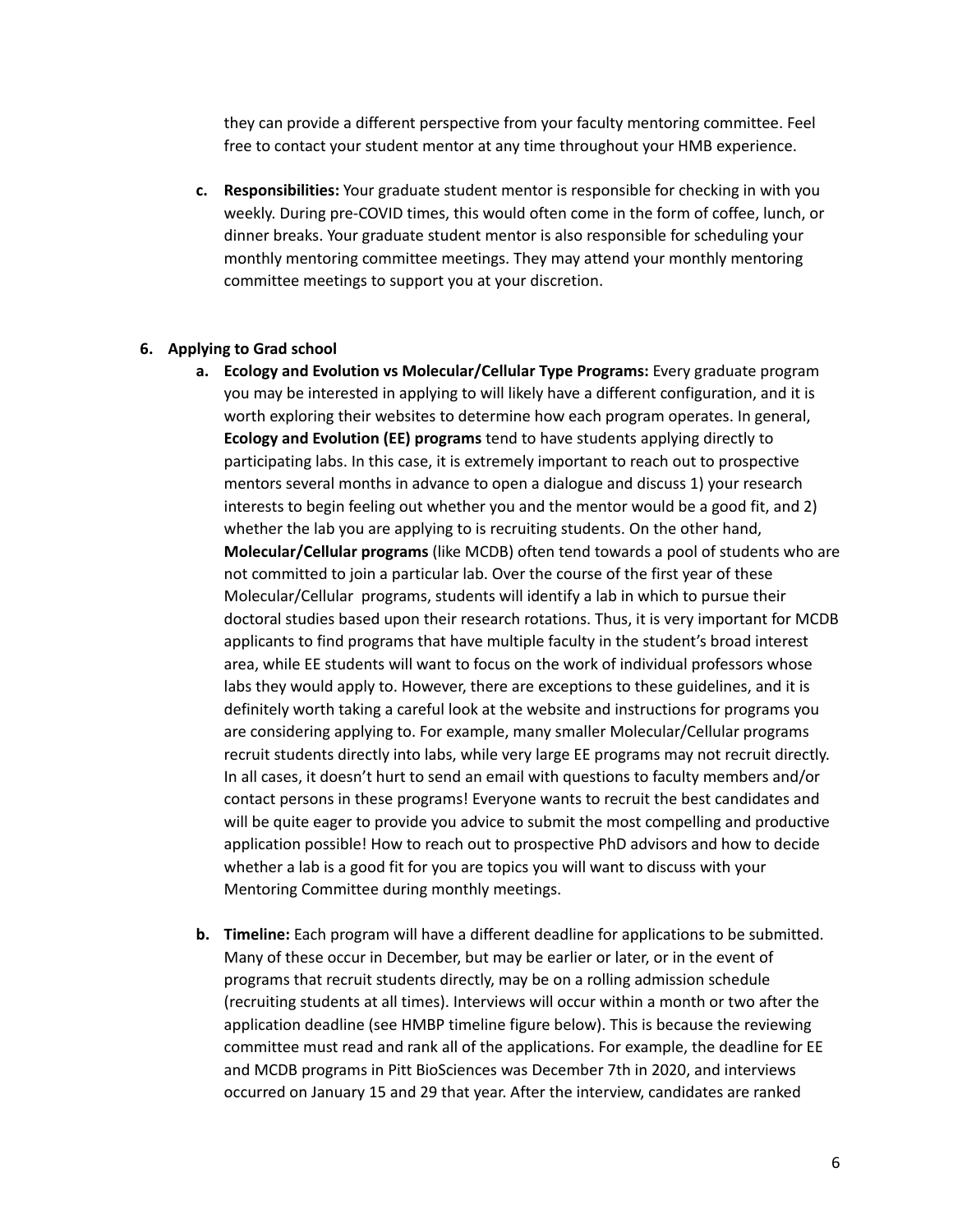based upon faculty (and in some cases grad student) feedback to determine the order that offers are extended.



- **c. Application:** A graduate school application has several components that must be assembled in advance of the application dates:
	- **1. Undergraduate transcript**
	- **2. Graduate (including HMBP) transcript (if applicable)**
	- **3. Graduate Record Examination (GRE) scores (if applicable):** Some graduate programs (ours at Pitt does not) require students to have taken one or more Graduate Record [Examinations](https://www.ets.org/gre) and applicants must have their scores on these examinations submitted to the program directly for inclusion within the application packet. The exam most often required is the GRE General Test, though some programs may also require or suggest that scores from a more specialized Subject Test (e.g., the Biology Subject Test) be submitted as well. If programs you are considering applying to require these scores it is important to determine when these tests are offered and devise a plan to prepare for and take them very early on in your HMBP year. This is something you may want to discuss with your Mentoring Committee and/or Rotation Mentor during your first meeting(s) in the summer/fall.
	- **4. Personal Statement:** The personal statement allows you to share with the admissions committee how your experiences have motivated you to pursue a Ph.D., express your research interests. The personal statement is an opportunity to expand on details that aren't covered by other parts of your application, as well as to share with the admissions committee how you think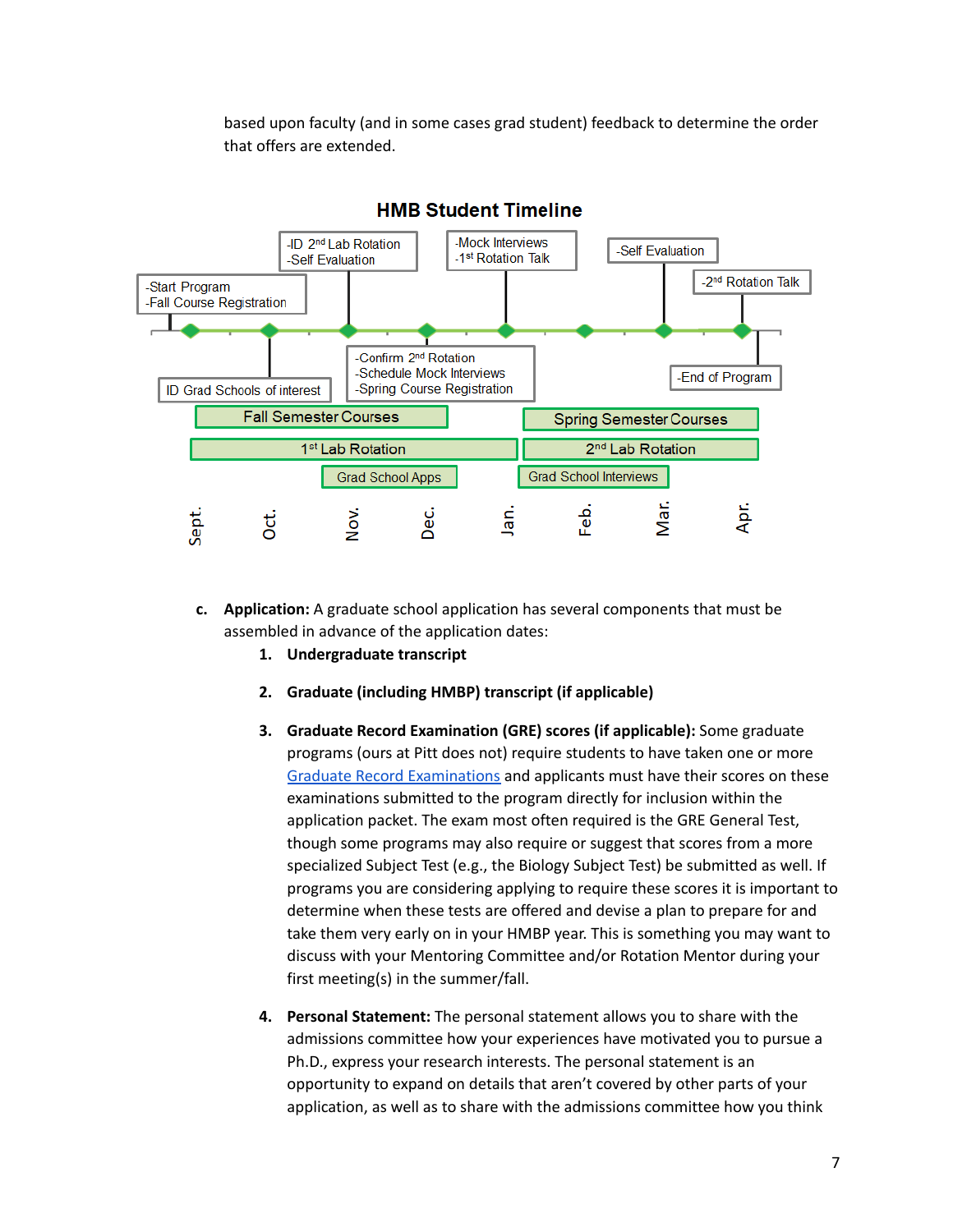about science. You should also feel free to include other information that would help the reviewer better understand the context of your college or career trajectory, academic performance, and/or scientific pursuits. The practice of science includes both successes and setbacks, and there is no perfect set of experiences. So, try to use your own voice and be frank, rather than anticipate what you think the reviewer might want to hear. Importantly, look at each program's website for the instructions and specifics they look for in personal statements. Each program will require a personal statement in some form (sometimes in two seperate documents), and so you will need to tailor your personal statement to each program being applied to. Your mentoring committee is an excellent resource for you in receiving constructive feedback on drafts of this document.

- **5. Curriculum Vitae ("CV"), aka resume:** The CV is an opportunity to list your professional history. What schools you have attended, research experiences, poster presentations, volunteering/community building activities you have contributed to. Check the program website for specifics on formatting, as well.
- 6. **Reference Letters (typically 3 letters):** The reference letters are very important for your graduate school application. Three letters are required by most graduate programs. You will want to ask the letter writers who you feel will write you a strong letter for your graduate school application. It is important to have letters from mentors who have worked with you on research projects, as these letters speak directly to your promise in research. It is highly recommended that you request a letter from at least one mentor from the HMBP, likely your first rotation advisor. It is also worth keeping in mind that you want your letters to sample multiple aspects of your career trajectory. So having both postbac and undergrad letter writers is a good idea!
- **d. Interview:** Usually the interview is a 3 day trip often centered on a Friday arrive on a Thursday afternoon, interview all day Friday and return home on Saturday (in years without COVID). The interview is a two-way street: it is a chance for the faculty and students to interact, and get to know you, but it is also worth remembering that the ultimate goal is to recruit you to their program, and it is a great way to learn more about the programs and labs you might be interested in.

Be prepared for meetings with faculty: be ready to talk in depth about your research experiences and interests, and be attentive and interactive with faculty about their research. Showing honest excitement about your work and the work of others goes a long way in making a good impression. You will generally receive a list of faculty who you will be meeting with. It really helps to read a little bit about the faculty you will meet. You don't need to thoroughly analyze all of their papers, but browse their lab website to get a feel for what they are interested in. Maybe read a review article from their lab, as these are generally written for a wider audience. If you are applying directly to a lab (e.g. in an EE program), it is definitely expected that you will have spent more time reading the work that the lab has produced.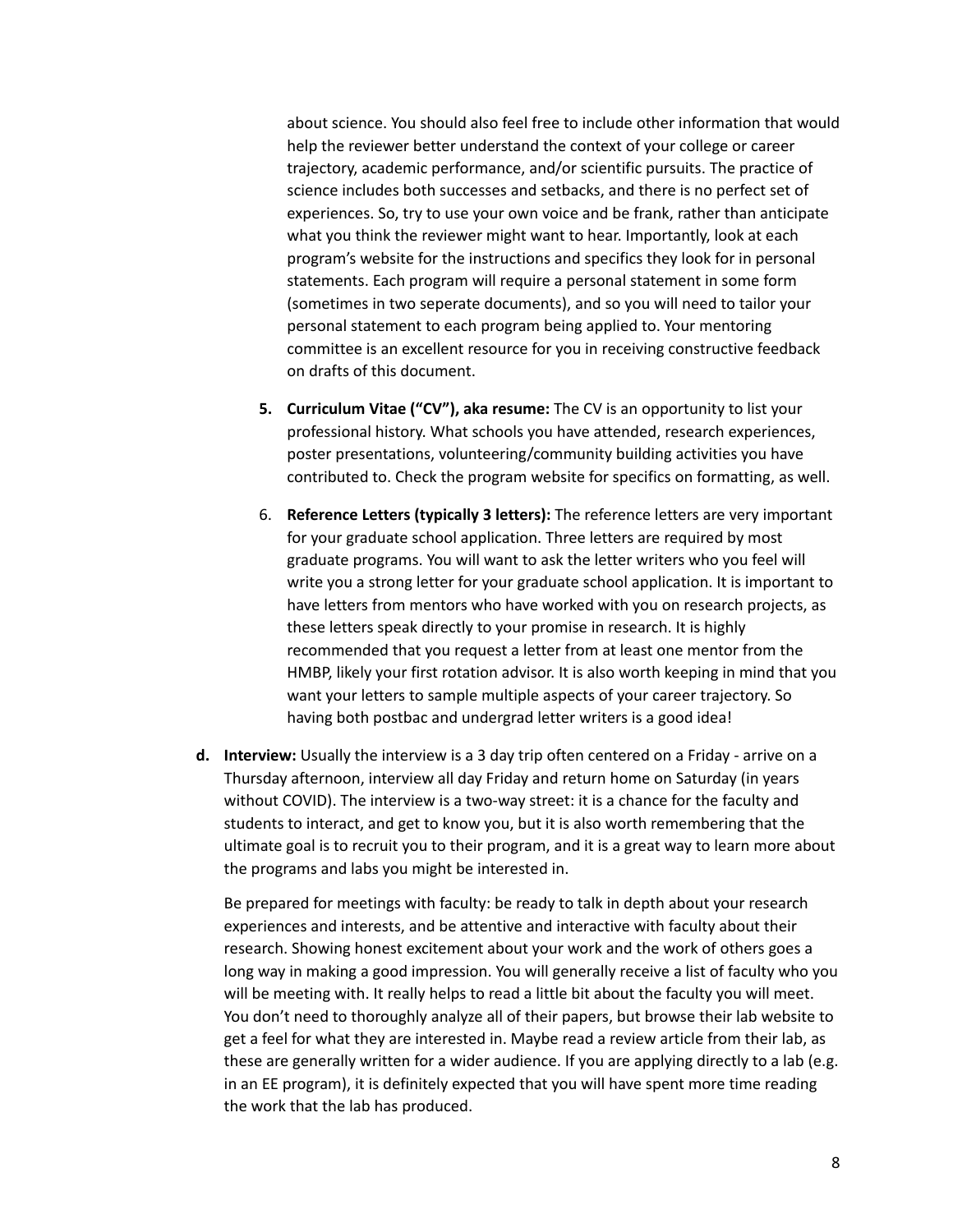**e. Offer:** Offers have a universal deadline for acceptance by the Council of [Graduate](https://cgsnet.org/) [Schools](https://cgsnet.org/) of April 15th. Offers may be extended beyond this deadline, but no school participating in this organization can require a student to accept an offer before April 15th.

# **7. Links to additional information:**

- **a. Applying to Graduate School**
	- i. How to Apply to Pitt [Biological](https://www.biology.pitt.edu/graduate/how-apply) Sciences
	- ii. Pitt Biological Sciences [Application](https://www.biology.pitt.edu/node/436) FAQ
	- iii. Advice on sending a [graduate](https://americanornithology.org/how-to-send-a-graduate-school-inquiry-email/) school inquiry email
	- iv. Guide to applying to [graduate](https://german.bio.uci.edu/images/PDF/Application_Guide.pdf) school in biology (by the German Lab, UC Irvine)

## **b. Information about Pitt's Department of Biological Sciences [***Andrea***]**

- i. [Departmental](https://www.biology.pitt.edu) website
- ii. Graduate Student [Organization](https://www.bioscigso.com) website
- iii. Departmental forms & [Faculty-written](https://www.biology.pitt.edu/graduate/docs) grad guide
- iv. [Peer-written](https://www.bioscigso.com/navigating-grad-school-at-pitt-bios) grad guide
- v. [Seminars](https://www.biology.pitt.edu/events) info

## **Table of regular seminar timing and location**

| <b>Seminar</b>       | Day and Time            | Location      |
|----------------------|-------------------------|---------------|
| Departmental seminar | Mondays, 11:00am-12pm   | Crawford 169  |
| E&E noon seminar     | Wednesdays, 12:10pm-1pm |               |
| MCDB noon seminar    | Fridays, 12:10pm-1pm    | Langley A219B |

## **c. Who Should I Contact With Questions?**

| For questions about                                                   | Person                                | Location/email                  |
|-----------------------------------------------------------------------|---------------------------------------|---------------------------------|
| Administrative issues (e.g.,<br>paychecks, registering for<br>classes | Graduate Administrator,<br>Cathy Barr | Main office, cbarr@pitt.edu     |
| <b>Building access</b>                                                | Dave Malicki                          | malicki@pitt.edu                |
| Computers and internet                                                | Dietrich School IT                    | Submit a Help Request<br>online |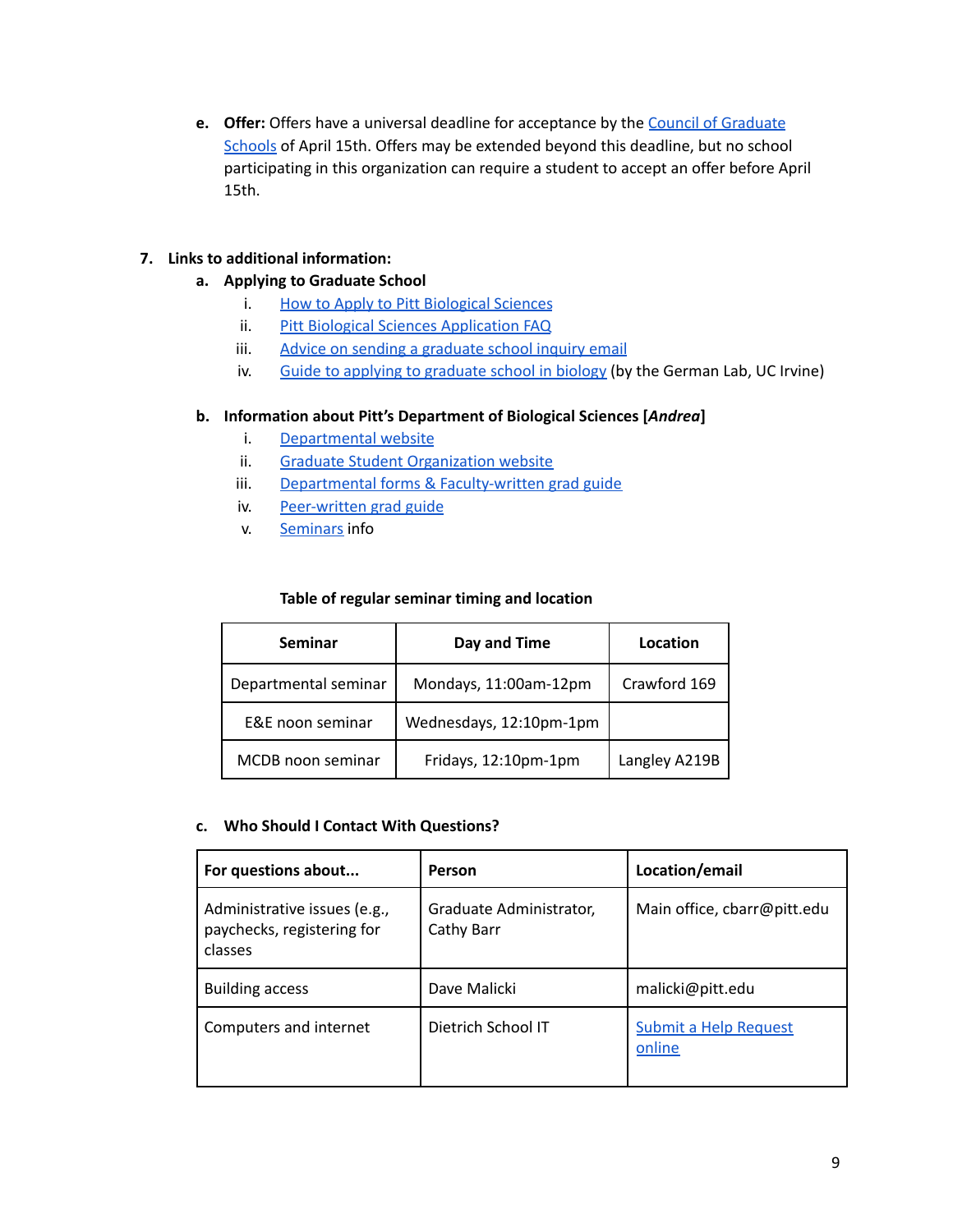|                                               |                                                                                         | Call the helpdesk: 4-4357 or<br>412-624-4357 or (4-HELP)<br>Chat Live with a Help Desk<br><b>Analyst</b>                                        |
|-----------------------------------------------|-----------------------------------------------------------------------------------------|-------------------------------------------------------------------------------------------------------------------------------------------------|
| Diversity, Equity, and<br>Inclusion resources | Department's CODIE Chair,<br>Cori Richards-Zawacki<br>Dietrich School resources         | 105 Clapp Hall,<br>cori.zawacki@pitt.edu<br>Philippa Carter<br>(pkc3@pitt.edu)<br>https://www.asgraduate.pitt.<br>edu/equity-diversity-inclusio |
| Ordering and DNA<br>sequencing                | Pat Dean                                                                                | n<br>patdean@pitt.edu                                                                                                                           |
| Mental health resources                       | <b>Graduate Mentoring and</b><br><b>Advising Committee</b><br>(GMAC) Chair: Karen Arndt | arndt@pitt.edu                                                                                                                                  |
|                                               | University-wide resources                                                               | https://www.studentaffairs.p<br>itt.edu/cc/                                                                                                     |
|                                               | University Crisis counseling<br>(immediately speak with<br>an on-call therapist)        | (412) 648-7930 ext 1                                                                                                                            |
|                                               | <b>UPMC's RESOLVE crisis</b><br>network                                                 | (888) 796-8226                                                                                                                                  |
| Questions for all graduate<br>students        | bio-grad listserv                                                                       | bio-grad@list.pitt.edu                                                                                                                          |
| Questions about life in<br>Pittsburgh         | Ivy McManus fellow, any<br>graduate student, any<br>member of the<br>department!        | https://www.biology.pitt.edu<br>/people/graduate-students                                                                                       |

d. **Mailboxes:** Mailboxes are located in A230 LH. You will have a mailbox labeled with your last name. Place outgoing mail in a basket in the Main Office in the cabinet to your right as you enter. Personal mail should have proper postage attached. Postage for University business will be added for you. For express mail service (UPS or FedEx), see the Administrative Assistant in the Main Office.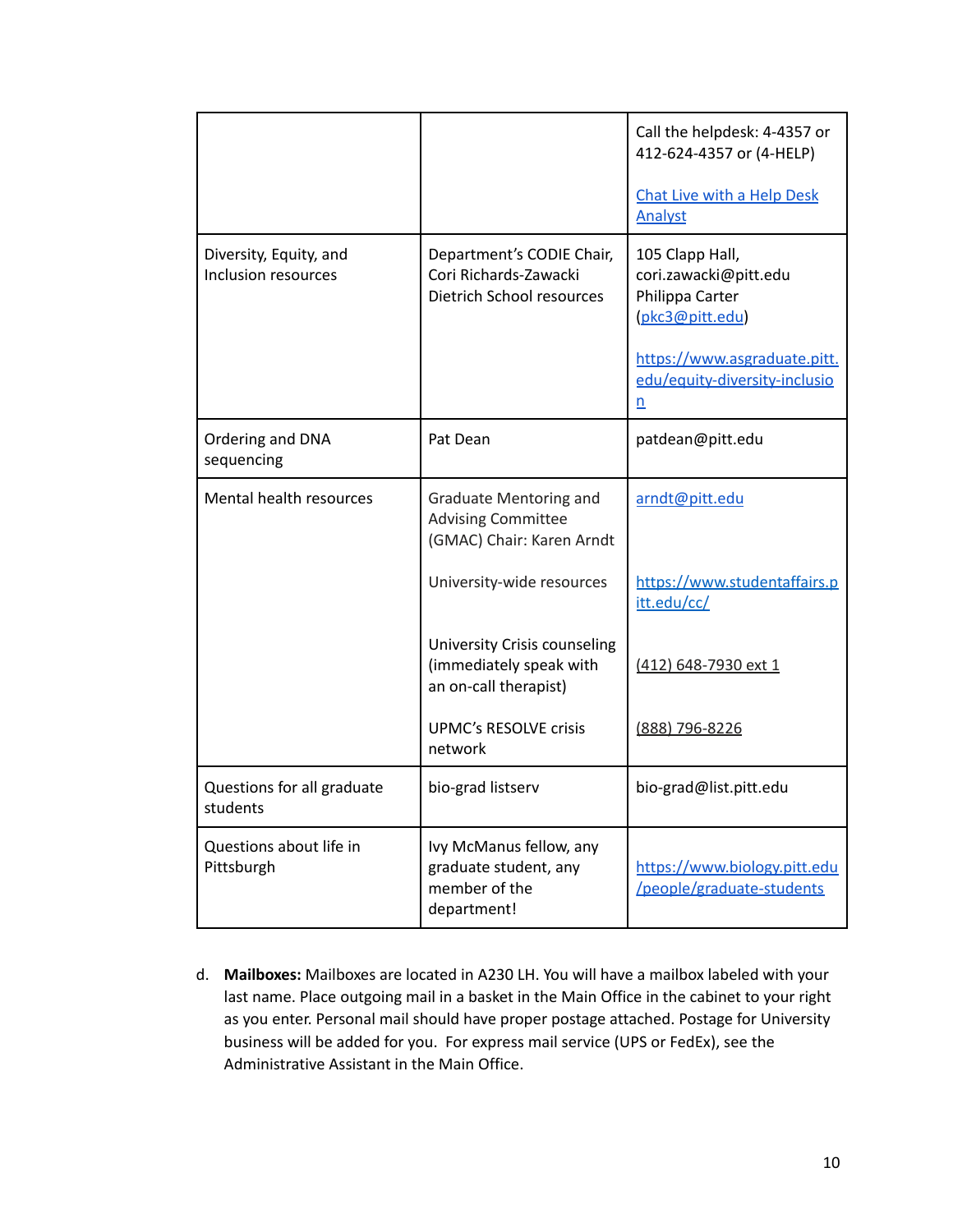- e. **Computer:** You will be given a laptop computer for your use as an HMBP student. You will need to return it at the end of your fellowship.
- f. **Photocopies:** the photocopiers are located in A226 LH. The room is open during standard business hours. If you need early morning or evening access, the code is 1,2,3,45. If you have trouble, ask one of the Main Office Personnel for help.
- g. **Printing:** to use the printers in the Life Sciences Complex on campus, you must install Pulse Secure for VPN, which can be downloaded through the software tab under my.Pitt.edu. You will need to use your Pitt ID/Password to login. The second request for input should be the word push. This will push the secondary authentication to your DUO app on your phone.

| <b>Building</b>  | <b>Abbreviatio</b><br>n | <b>Access information</b>           | notes                                                                                                               |
|------------------|-------------------------|-------------------------------------|---------------------------------------------------------------------------------------------------------------------|
| Langley<br>Hall  | LANG                    | Keycard required<br>between 7pm-7am | Lobby: Library, coffee stand, wireless<br>printing                                                                  |
|                  |                         |                                     | Main Office (A234): Cathy Barr, Chair's<br>office, keys for waste room, projectors,<br>laptops, cords, and adaptors |
|                  |                         |                                     | Mailboxes (A230)                                                                                                    |
|                  |                         |                                     | Copier room (A226):<br>photocopiers/scanners (code 25000),<br>departmental color printer, paper cutter              |
|                  |                         |                                     | Elevators:<br>Access to freight elevator<br>Access to loading dock                                                  |
|                  |                         |                                     | Chemical and radiation waste closet in<br>basement                                                                  |
|                  |                         |                                     | Access to greenhouse; requires keycard                                                                              |
| Crawford<br>Hall | <b>CRAW</b>             | Keycard required<br>between 7pm-7am | Rickety elevator                                                                                                    |
|                  |                         |                                     | Doors between Langley and Crawford<br>are controlled by push buttons                                                |
| Clapp Hall       | <b>CLAP</b>             | Keycard required                    | Lactation room (room L13; obtain code                                                                               |

# **h. Life sciences complex information:**